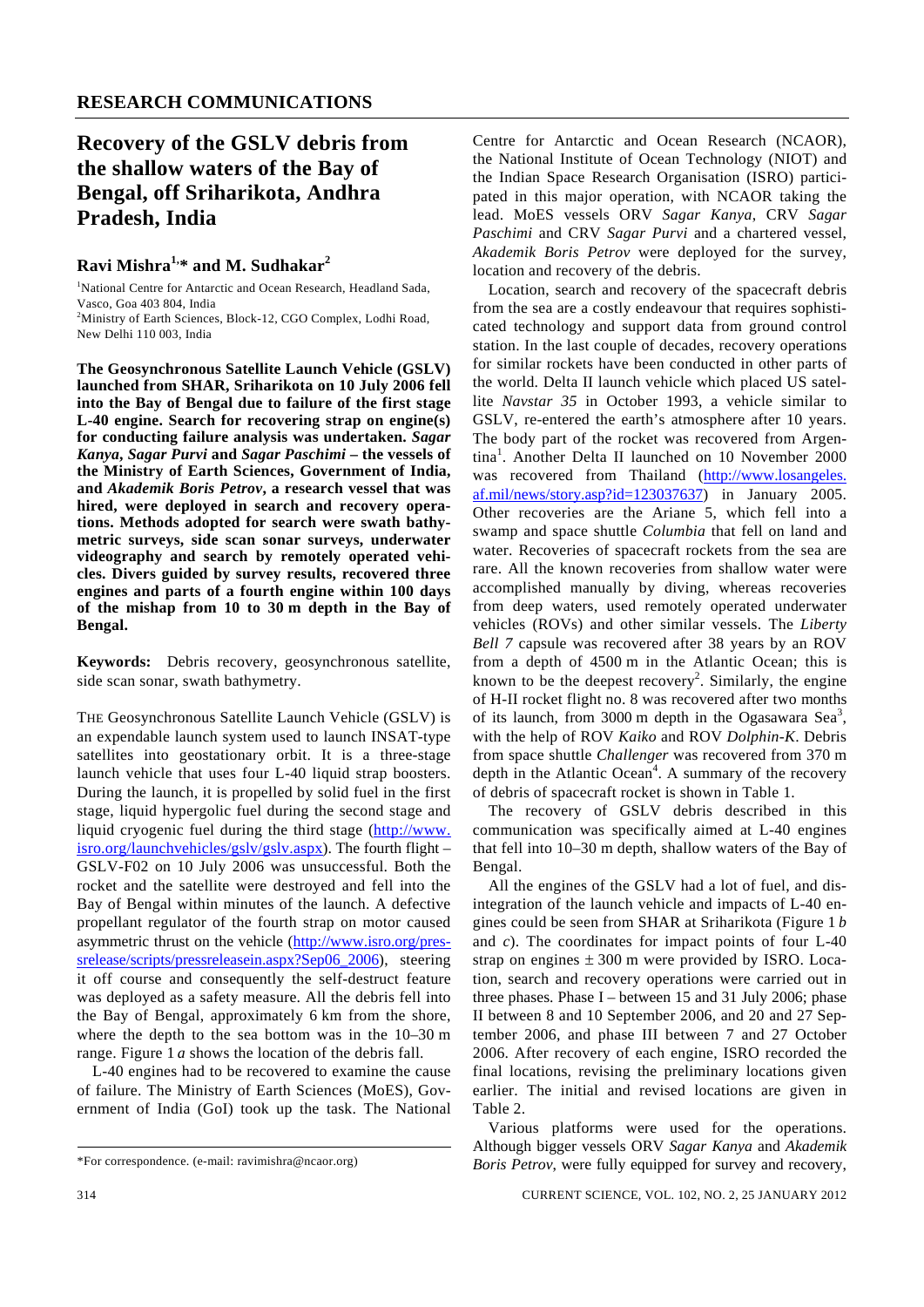

**Figure 1.** *a*, Location map. *b*, Disintegration and fall of Geosynchronous Satellite Launch Vehicle debris. *c*, L-40 impact on the sea. *d*, Relative position and distances of recovered L-40 engines from the launch pad (SLP).

they could not be used for survey in the present operation due to problems associated with shallow water depths. However, they were used for facilitating surveys, diving, accommodation and recovery of debris. All these four vessels were utilized in phase I of the operation, whereas in phase II only *Sagar Purvi* and *Sagar Paschimi* were deployed. *Sagar Paschimi* and *Akademik Boris Petrov* were utilized in phase III. In addition to these vessels, two fishing boats and survey boats of *Akademik Boris Petrov* were also utilized. The following operations were carried out: Multibeam bathymetric survey; side scan sonar survey; underwater videography; search by ROV; analysis of data and identification of target/location; fixing markers (setting up floats) on the sea surface for diving; diving for locating the debris, and recovery of the debris.

 During phase I, all operations were carried out in a sequence. Diving was undertaken following surveying in phase II, whereas it was taken up while surveying was in the final stages in phase III.

 Multi-instrumental approach was adopted in this operation to reduce the number of false targets for diving and recovery. Survey details, equipments used and survey platforms are given in Table 3.

seabed in the area is at a shallow depth of 10–30 m, EM 1002 and wide swath bathymetric system – Geoacoustic-Geoswath Plus, were deployed to find the target areas. In phase I, swath bathymetric survey was carried out using *Sagar Paschimi* between 16–18 July 2006 and 25–26 July 2006, covering an area of 16.20 sq. km. In phase III, survey over an area of 78 sq. km was completed between 8 and 13 October 2006. Closer to the shore, where depth to seabed is less than 10 m deep, the bathymetric system was fitted onto  $7.9 \times 2$  m fibreglass survey boats of *Akademik Boris Petrov*, and data were acquired along 18 line km over an area of 3.24 sq. km. Targets identified are shown in Figure 2 *a* and *b*.

*Multibeam swath bathymetric survey:* Because the

*Side scan sonar survey:* This has been used extensively in the search of spacecraft debris all over the world<sup>5,6</sup>. In the case of GSLV, they have been carried out in all the three phases of operations. EdgeTech DF 1000 and EdgeTech 4200FS side scan sonars were used. The survey was conducted between 18 and 20 July 2006 during phase I; between 9 and 11 September 2006 in phase II, between 8 and 13 October 2006 in phase III. During phase I, data were collected along 97.2 line km in an area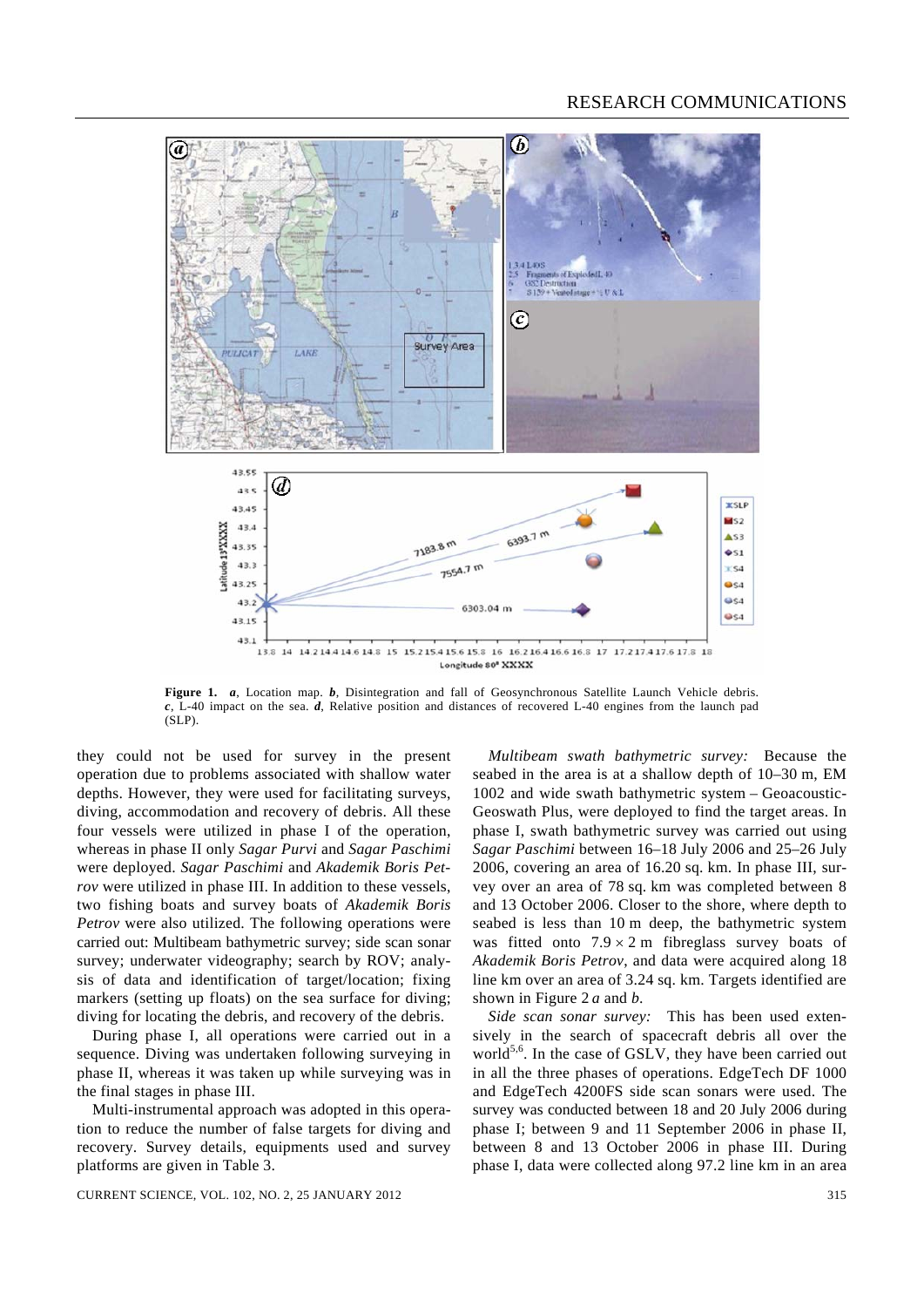|                                                                                       | Remarks                    | Total 14 years of efforts for<br>recovery           | recovered from Cocoa<br>After 11 years in 1996,<br>two large pieces of<br>the shuttle were<br><b>Beach</b> | Dolphin-3K were used<br>ROV Kaiko and ROV<br>for recovery |                                                 | $\begin{array}{c} \rule{0pt}{2.5ex} \rule{0pt}{2.5ex} \rule{0pt}{2.5ex} \rule{0pt}{2.5ex} \rule{0pt}{2.5ex} \rule{0pt}{2.5ex} \rule{0pt}{2.5ex} \rule{0pt}{2.5ex} \rule{0pt}{2.5ex} \rule{0pt}{2.5ex} \rule{0pt}{2.5ex} \rule{0pt}{2.5ex} \rule{0pt}{2.5ex} \rule{0pt}{2.5ex} \rule{0pt}{2.5ex} \rule{0pt}{2.5ex} \rule{0pt}{2.5ex} \rule{0pt}{2.5ex} \rule{0pt}{2.5ex} \rule{0$ | More than 100 people over<br>were used for recovery<br>weeks and helicopter<br>the period of several | 30,000 people, over 1.5<br>7+ aircraft, etc. were<br>million man hours,<br>deployed for the<br>37+ helicopters,<br>recovery |
|---------------------------------------------------------------------------------------|----------------------------|-----------------------------------------------------|------------------------------------------------------------------------------------------------------------|-----------------------------------------------------------|-------------------------------------------------|----------------------------------------------------------------------------------------------------------------------------------------------------------------------------------------------------------------------------------------------------------------------------------------------------------------------------------------------------------------------------------|------------------------------------------------------------------------------------------------------|-----------------------------------------------------------------------------------------------------------------------------|
| Summary of the recovery of the some known spacecraft/rocket debris<br>$\div$<br>Table | Completion of<br>operation | after 38 years<br>20 July 1999,                     | shallow-water<br>months; some<br>after three<br>1 May 1986,<br>recoveries<br>continued                     | 24 December<br>1999                                       | 13 January 2005                                 | 20 January 2004                                                                                                                                                                                                                                                                                                                                                                  |                                                                                                      | 28 April 2003                                                                                                               |
|                                                                                       | Recoveries                 | Liberty Bell 7<br>capsule                           | rocket booster<br>Crew compart-<br>ment, solid                                                             | Main engine                                               | Engine                                          | launch vehicle<br>Rocket body of<br>third-stage                                                                                                                                                                                                                                                                                                                                  | most elements<br>of four-cluster<br>Solid propellant<br>fragments,<br>satellite                      | cone; only one<br>gear, window<br>pieces, front<br>frame, nose<br>piece from<br>Total 84,000<br>water                       |
|                                                                                       | Water depth (m)            | 4500                                                | Up to 370                                                                                                  | 3000                                                      | Land                                            | Land                                                                                                                                                                                                                                                                                                                                                                             | Land                                                                                                 | $12 - 20$                                                                                                                   |
|                                                                                       | Equipment used             | Side scan sonar, ROV,<br>high definition<br>cameras | Side scan sonar, divers,<br>ROV, manned<br>submersible                                                     | Side scan sonar, ROV,<br>deep towed camera                |                                                 |                                                                                                                                                                                                                                                                                                                                                                                  |                                                                                                      | Side scan sonar                                                                                                             |
|                                                                                       | Search area                | Atlantic Ocean,<br>且<br>62 sq.                      | off the coast of<br>central Florida,<br>Ocean,<br>$1600$ sq. km<br>Atlantic                                | Ogasawara sea,<br>$\mathbf{m}$<br>86 sq.                  | Land, Thailand                                  | Land, Argentina                                                                                                                                                                                                                                                                                                                                                                  | area close to the<br>12 sq. km. land<br>launch pad                                                   | around 80 sq. km<br>Bend Reservoir,<br>California coast<br>Nacogdoches,<br>water bodies<br>Land, Toledo<br>Lake             |
|                                                                                       | Time of incident           | 15 min 37 s after<br>during reentry<br>launching    | 73s                                                                                                        | $4 \text{ min}$                                           | 13 January 2005,<br>reentered the<br>atmosphere | 20 January 2004,<br>reentered the<br>atmosphere                                                                                                                                                                                                                                                                                                                                  | 39 <sub>s</sub>                                                                                      | 1 February 2003,<br>reentered into<br>atmosphere<br>the earth's                                                             |
|                                                                                       | Date of<br>launch          | 21 July 1961                                        | 28 January<br>1986                                                                                         | 15 November<br>1999                                       | 10 November<br>2000                             | 26 October<br>1993                                                                                                                                                                                                                                                                                                                                                               | 4 June 1996                                                                                          | 16 January<br>2003                                                                                                          |
|                                                                                       | Spacecraft<br>rocket       | Liberty Bell 7                                      | Challenger<br>Space shuttle                                                                                | <b>H-II Rocket</b>                                        | Delta II                                        | (Navstar 35)<br>Delta $\Pi$                                                                                                                                                                                                                                                                                                                                                      | Ariane 5                                                                                             | Space shuttle<br>Columbia                                                                                                   |

## RESEARCH COMMUNICATIONS

316 CURRENT SCIENCE, VOL. 102, NO. 2, 25 JANUARY 2012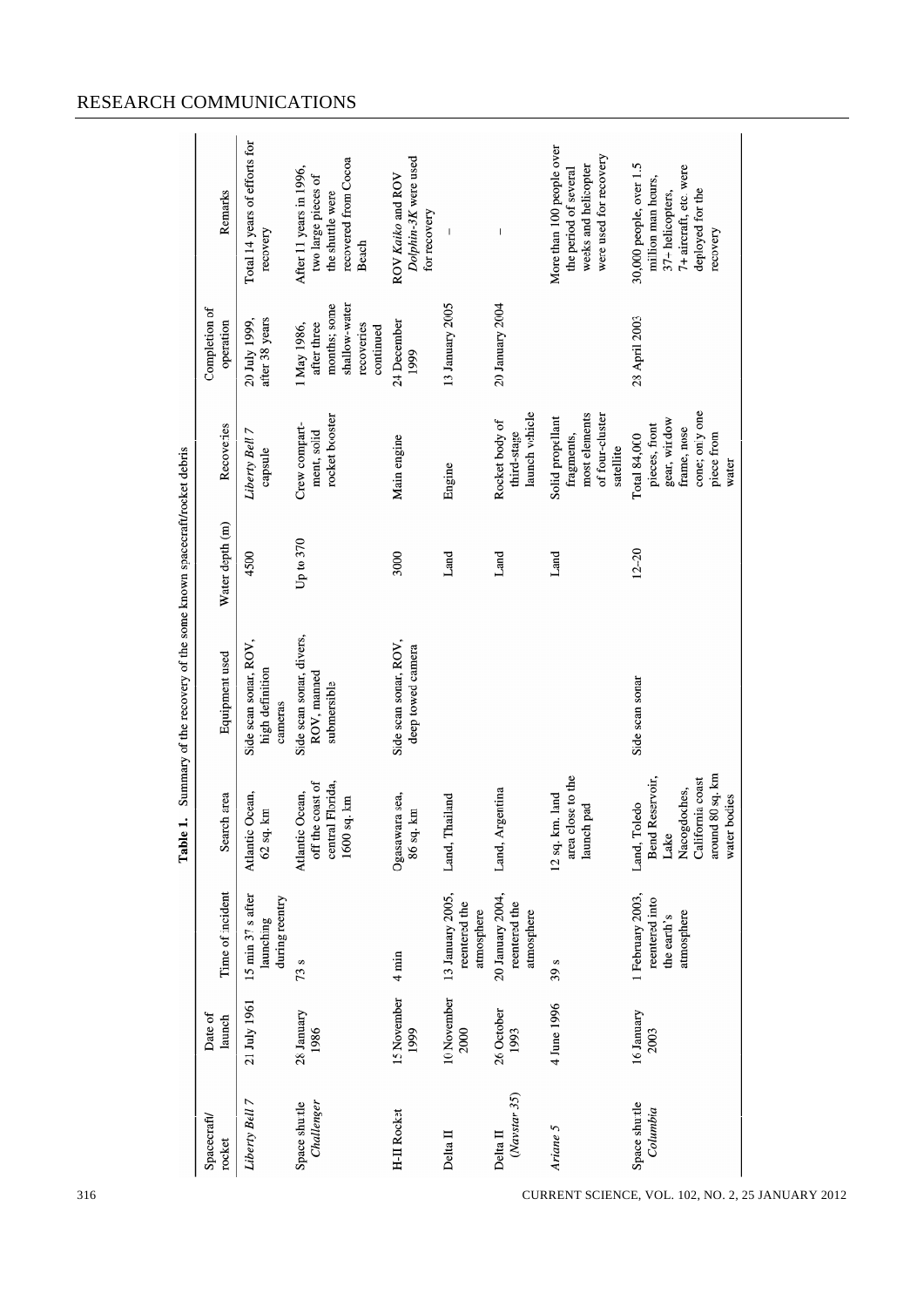### RESEARCH COMMUNICATIONS

|                                                     | <b>Table 2.</b> Impact points of L-40 engines and recovery of engines |                               |                                                                                  |  |  |
|-----------------------------------------------------|-----------------------------------------------------------------------|-------------------------------|----------------------------------------------------------------------------------|--|--|
| Impact point/recovery                               | Latitude                                                              | Longitude                     | Remarks                                                                          |  |  |
| А                                                   | $13^{\circ}43.4^{\prime}N$                                            | $80^{\circ}17.2$ 'E           | Initial points                                                                   |  |  |
| B                                                   | $13^{\circ}43.8'$ N                                                   | $80^{\circ}17.6$ <sup>E</sup> | Initial points                                                                   |  |  |
| C                                                   | $13^{\circ}42.8'N$                                                    | $80^{\circ}17.5$ 'E           | Initial points                                                                   |  |  |
| D                                                   | 13°41.4'N                                                             | $80^{\circ}17.5$ 'E           | Initial points                                                                   |  |  |
| New D                                               | 13°42.91'N                                                            | 80°16.72'E                    | Point given after the recovery of S-2 and S-3 engines<br>(completion of phase I) |  |  |
| E                                                   | 13°42.91'N                                                            | 80°18.44'E                    | Point given after the recovery of S-2 and S-3 engines<br>(completion of phase I) |  |  |
| New E                                               | 13°43.03'N                                                            | $80^{\circ}18.60$ 'E          | Point given after the recovery of S-1 (completion of<br>phase II)                |  |  |
| S-3 engine (20 July 2006)                           | $13^{\circ}43.396'$ N                                                 | 80°17.5'E                     | Recovered from the water depth of 12–14 m                                        |  |  |
| S-2 engine (27 July 2006)                           | $13^{\circ}43.471'N$                                                  | 80°17.289'E                   | Recovered from the water depth of 12–13 m                                        |  |  |
| S-1 engine (24 September 2006)                      | $13^{\circ}43.180'$ N                                                 | 80°16.808'E                   | $12 - 14$ m                                                                      |  |  |
| S-4 engines parts (14 October 2006)                 | 13°43.4198'N                                                          | 80°16.838'E                   |                                                                                  |  |  |
| S-4 base plate electronics (15 October 2006)        | $13^{\circ}43.314'$ N                                                 | 80°16.921'E                   |                                                                                  |  |  |
| S-4 shell plate (15 October 2006)                   | $13^{\circ}43.308'$ N                                                 | 80°16.921'E                   |                                                                                  |  |  |
| S-4 nose cone (17 October 2006)                     | $13^{\circ}43.430'$ N                                                 | 80°16.844'E                   |                                                                                  |  |  |
| Parts of engines and core vehicle (21 October 2006) | 13°43.168'N                                                           | 80°16.600'E                   |                                                                                  |  |  |

Table 3. Survey details of the operational area during different phases

| Date                                                                             | Survey platform                           | Type of<br>survey    | Equipment                                       | Latitude                                                                                     | Longitude                              | Area covered<br>(sq. km) |
|----------------------------------------------------------------------------------|-------------------------------------------|----------------------|-------------------------------------------------|----------------------------------------------------------------------------------------------|----------------------------------------|--------------------------|
| Phase I                                                                          |                                           |                      |                                                 |                                                                                              |                                        |                          |
| 16-18 July and                                                                   | CRV Sagar                                 | Swath                | Semrad EM                                       | $13^{\circ}41'$                                                                              | $80^{\circ}17'$ -                      |                          |
| 25-26 July 2006                                                                  | Paschimi                                  | bathymetry           | 1002                                            | 13°44'N                                                                                      | 80°18'E                                | 16.20                    |
| 19-22 July 2006                                                                  | RV Akademik<br><b>Boris Petrov</b>        | Swath<br>bathymetry  | Atlas Hydrosweep<br>$DS-2$                      | Started in the beginning of the operation, but<br>closed due to no coverage in shallow depth |                                        |                          |
| 20-25 July 2006                                                                  | Survey boat<br>Akademik Boris<br>Petrov   | Swath<br>bathymetric | Geoacoustics-Geoswath 13°43.0'N-<br>Plus System | $13^{\circ}44.0'$ N                                                                          | $80^{\circ}16.5'$<br>80°17.5'E         | 3.24                     |
| $26-27$ July and<br>27-30 July 2006                                              | ORV Sagar Kanya<br><b>RV</b> Boris Petrov | <b>ROV</b>           | Benthos MK-II<br><b>ROVER</b>                   | Limited operation due to limited coverage<br>and poor visibility                             |                                        |                          |
| 19-27 July 2006                                                                  | ORV Sagar Kanya                           | Side scan sonar      | Geoacoustics-<br>SS982                          | Selected location close to the targets                                                       |                                        |                          |
| 18-20 July 2006                                                                  | CRV Sagar Purvi                           | Side scan sonar      | EdgeTech DF<br>1000                             | $13°41' -$<br>$13°44'$ N                                                                     | $80^{\circ}17.4'$<br>$80^{\circ}18$ 'E | 9.72                     |
| Phase II (survey carried out around 500 m radius from the impact points D and E) |                                           |                      |                                                 |                                                                                              |                                        |                          |
| $9-11$ September 2006                                                            | CRV Sagar Purvi                           | Side scan sonar      | EdgeTech DF 1000                                | 13' 42.91'N                                                                                  | 80°16.72'N                             | 6                        |
| Phase III                                                                        |                                           |                      |                                                 |                                                                                              |                                        |                          |
| 8-13 October 2006                                                                | CRV Sagar Paschimi                        | Swath<br>bathymetric | EM 1002                                         | $13°41' -$<br>$13°45'$ N                                                                     | $80^{\circ}16'$<br>$80^{\circ}23'E$    | 77.76                    |
| 8-13 October 2006                                                                | CRV Sagar Paschimi                        | Side Scan Sonar      | EdgeTech<br>4200 FS                             | $13°41' -$<br>$13^{\circ}45'$ N                                                              | $80^{\circ}16'$<br>$80^{\circ}23'E$    | 77.76                    |

of 9.72 sq. km. In phase II, the survey was centred in an area of 500 m radius around points D and E. In phase III, data were collected along 561 line km in an area of 78 sq. km.

*Remotely operated underwater vehicle:* ROV-Benthos– MKII Rover was deployed from *Sagar Kanya* and *Akademik Boris Petrov* along pre-determined tracks passing close to the suspected objects reported from the surveys in phase I of the operations. In general, ROV was not useful due to poor visibility in the shallow waters of the area of interest.

 Phase I surveys identified 27 locations. Eighteen more were identified in phase II. Search by a team of 10 professional divers commenced on 18 July 2006. Diving in the area was feasible from low platform vessels – *Sagar Purvi* and *Sagar Paschimi*. Survey boat of *Akademik Boris Petrov* also served as a good platform for diving. Differential GPS (DGPS) and Gyrocompass fitted with Geoswath bathymetric system were helpful to locate the diving positions and setting up of floats. Two small fishing boats were used for transport of supports for diving.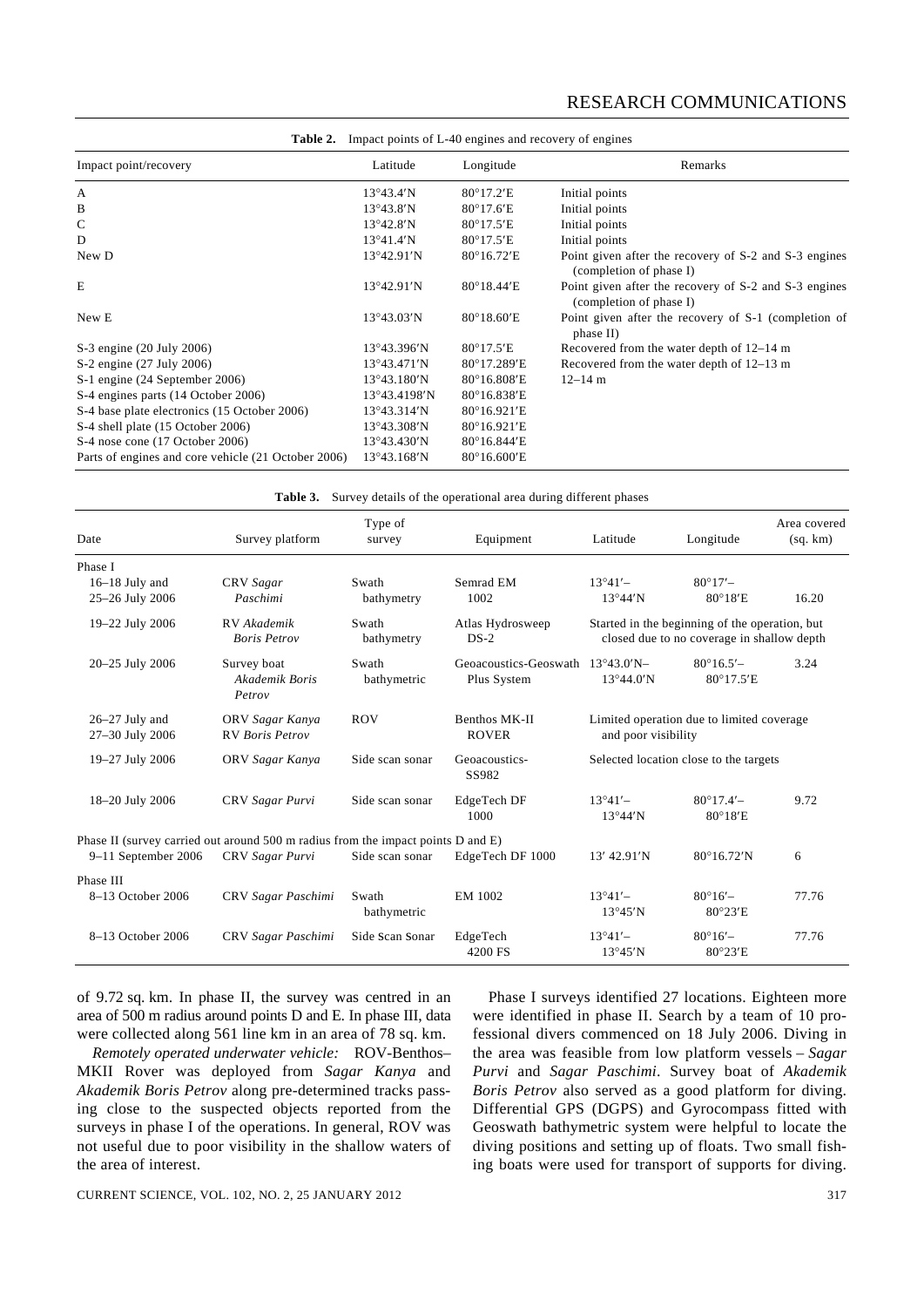#### RESEARCH COMMUNICATIONS



**Figure 2.** Identification of targets in bathymetric survey. *a*, Geoswath survey. *b*, EM1002 Survey. *c*, *d*, Sonar images of S-4 nose cone observed from different directions.

The diving team was divided into two groups. They carried out searches at two locations simultaneously.

 All the 27 targets identified by surveys during phase I were verified by diving. Search operations were over a period of 6–8 h in an area of 150 m around each location. Location #18 was indicated by both swath bathymetric and side scan sonar surveys. Underwater videography confirmed the presence of engine and its parts near this location. Strap-on engine S-3 and its parts strewn around, were recovered near location #18 and loaded onto *Sagar Kanya*. Strap-on engine S-2 was recovered close to the impact site A. Search was continued for other strap-on engines during phase I operations till 31 July 2006.

 The diving team was again mobilized on 19 September 2006 to search for the debris in the 18 locations identified by surveys in phase II. Search began on 21 September. Strap-on engine S-1 was recovered on 24 September, near the point that was designated as new E after recovery.

 Phase III surveys that concluded on 13 October 2006 led to identification of 49 locations as possible target areas for debris of strap-on engine S-4. Search operations were taken up on 12 October itself, even while the surveying was in progress. The engine had disintegrated and its parts including nose cone, that were scattered were recovered by the search team in an area of about 200 m radius. After the recovery of parts of S-4, the search operations were concluded on 21 October 2006.

 In summary, search and recovery of GSLV parts was accomplished in about 100 days from the date of mishap. Three strap-on engines S-1, S-2 and S-3 (Figure  $3a-c$ ), and parts of engine S-4 and its nose cone were recovered (Figure 3 *d*–*f* ). Engines S-2 and S-1 were located within a radius of a kilometre of the predicted impact points. Engine S-1 and its parts were scattered in about 0.5 sq. km area. Components of engine S-4 (nose cone, middle parts of the stage and base plate electronics system) were recovered from a number of locations (Figure 1 *d*). Molten, twisted and broken metallic pieces of the lower stage of S-4 were strewn in an area of about 1 km around the place where the S-4 nose cone was recovered. Nonrecovery of the S-4 engine, and scattering of its parts at different locations, point to total disintegration of the engine.

 Recovery of spacecraft debris is rare compared to that of aircraft. Search for black box of aircraft is facilitated by sound-emitting devices<sup>5,6</sup>. In the case of spacecraft, most of flight-related data are available from ground control stations. Therefore, search for spacecraft debris is more challenging, especially if it is in water bodies. For example, the debris of Ariane 5 of the European Space Agency, which failed on 4 June 1996 at a height of 3.7 km, was scattered over an area of 12 sq. km in a mangrove swamp and savannah close to the launch pad<sup>7,8</sup>.

 Unlike Ariane 5, the GSLV debris had to be recovered from shallow waters of the Bay of Bengal. Shallow-water regions of the sea are associated with many practical problems, such as poor visibility, influence of the coastal water flow, heavy water currents, difficult navigation and towing conditions. In the area where GSLV fell,